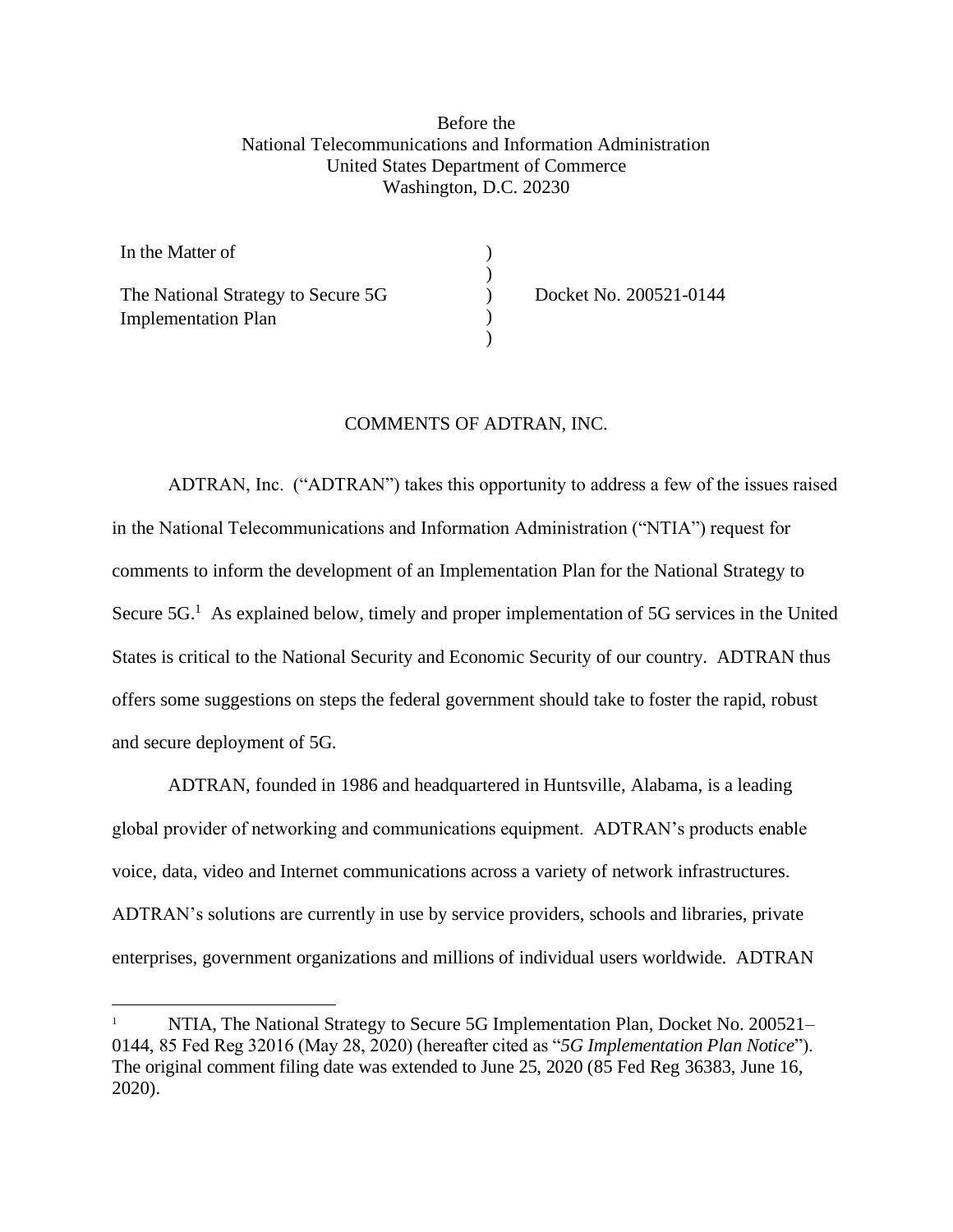thus brings an expansive perspective to this proceeding, as well as an understanding of the importance to individuals, communities and our country of secure, robust and ubiquitous broadband services, including 5G, and what it will take to foster the deployment of such services.

In addition to NTIA's *5G Implementation Plan Notice,* the Administration has published the National Strategy to Secure 5G.<sup>2</sup> The *5G Implementation Plan Notice* seeks input on the *National Strategy*'s four lines of effort: (1) facilitating domestic 5G rollout; (2) assessing the cybersecurity risks to and identifying core security principles of 5G capabilities and infrastructure; (3) addressing risks to United States economic and national security during development and deployment of 5G infrastructure worldwide; and (4) promoting responsible global development and deployment of secure and reliable 5G infrastructure. ADTRAN agrees that the rapid deployment of robust and secure 5G services is critical, and that the federal government has an important role to play in that process.

## **Facilitating Rollout**

The *5G Implementation Plan Notice* and the *National Strategy* set out four lines of effort in developing a 5G implementation plan. The first of these -- "facilitating domestic 5G rollout" – is a necessary predicate to any 5G plan. Thus, it is critical that the 5G implementation plan focus on steps the federal government can take to foster robust, ubiquitous and timely 5G deployment. Much of the effort in that regard in the United States to date has focused on making additional spectrum available for 5G.<sup>3</sup> ADTRAN applauds the Commission's efforts to make

<sup>2</sup> *See* The National Strategy to Secure 5G of the United States of America, March 2020, *available at [https://www.whitehouse.gov/wp-content/uploads/2020/03/National-Strategy-5G-](https://www.whitehouse.gov/wp-content/uploads/2020/03/National-Strategy-5G-Final.pdf)[Final.pdf](https://www.whitehouse.gov/wp-content/uploads/2020/03/National-Strategy-5G-Final.pdf)* (hereafter cited as "*National Strategy*").

<sup>3</sup> *See, e.g*., the FCC's Facilitate America's Superiority in 5G Technology (the 5G FAST Plan), [https://www.fcc.gov/5G.](https://www.fcc.gov/5G)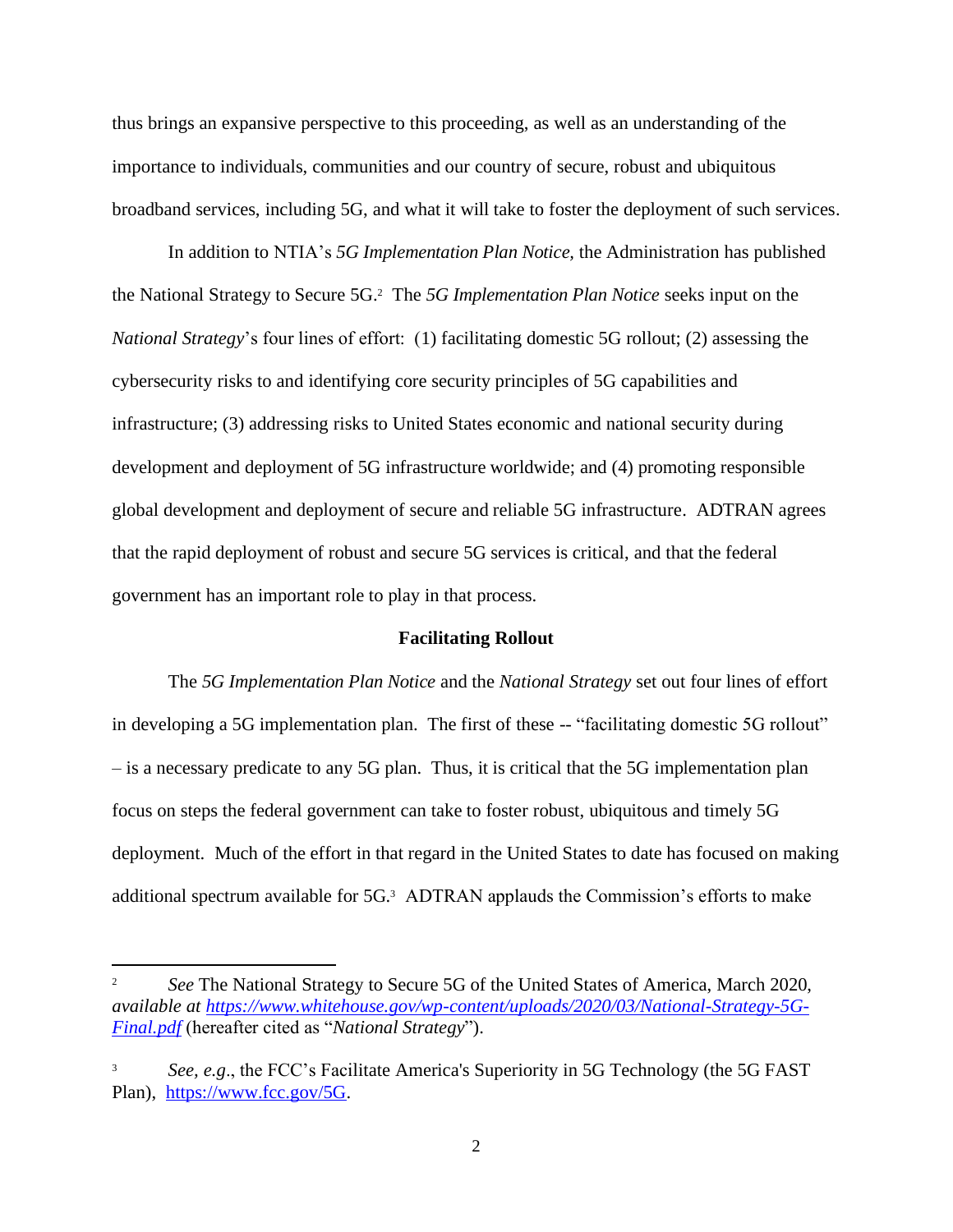additional low-band, mid-band and high-band spectrum available for 5G, having allocated over 5 GHz of spectrum in support of 5G.<sup>4</sup> However, ADTRAN observes that while making spectrum available for 5G is necessary to facilitating 5G rollout, it is not sufficient. That is because it will also be necessary to ensure there is sufficient backhaul capacity available to connect the 5G cell sites to the network.

Simply put, without adequate fronthaul and backhaul connectivity to the network, simply deploying the hundreds of thousands of 5G cell sites -- even with sufficient spectrum to connect to end users -- will not provide 5G service. Thus, it is critical that the 5G implementation plan also address the deployment of robust, reliable, secure and low-latency backhaul capacity. And fiber optic cables are clearly the best technology to provide that fronthaul/backhaul connectivity. Fiber is fast, reliable and secure, and provides symmetric capabilities. Fiber provides almost unlimited capacity so as to be able to accommodate the expected rapid growth in 5G traffic using technologies such as multimode fiber and wavelength division multiplexing. Thus, ADTRAN urges the Department of Commerce to incorporate into the 5G implementation plan policies that will facilitate fiber deployment to support 5G networks. This is particularly important to maintain parity with and accelerate beyond the Chinese efforts to take the lead in 5G deployment, because China is investing significant capital in fiber deployment in support of 5G.<sup>5</sup>

The Administration's 5G Implementation Plan should incorporate several policies and principles that would serve to facilitate deployment of fiber in support of 5G fronthaul and

<sup>4</sup> *Ibid.*

<sup>5</sup> "Guideline to improve Internet speed, lower prices," State Council of the People's Republic of China, May 20, 2015, [http://english.gov.cn/policies/latest\\_releases/2015/05/20/content\\_281475111283130.htm.](http://english.gov.cn/policies/latest_releases/2015/05/20/content_281475111283130.htm) *See also*,"China to spend \$182 billion to boost Internet by end of 2017," Reuters, May 20, 2015, [https://www.reuters.com/article/us-chinainternet-idUSKBN0O50JH20150520.](https://www.reuters.com/article/us-chinainternet-idUSKBN0O50JH20150520)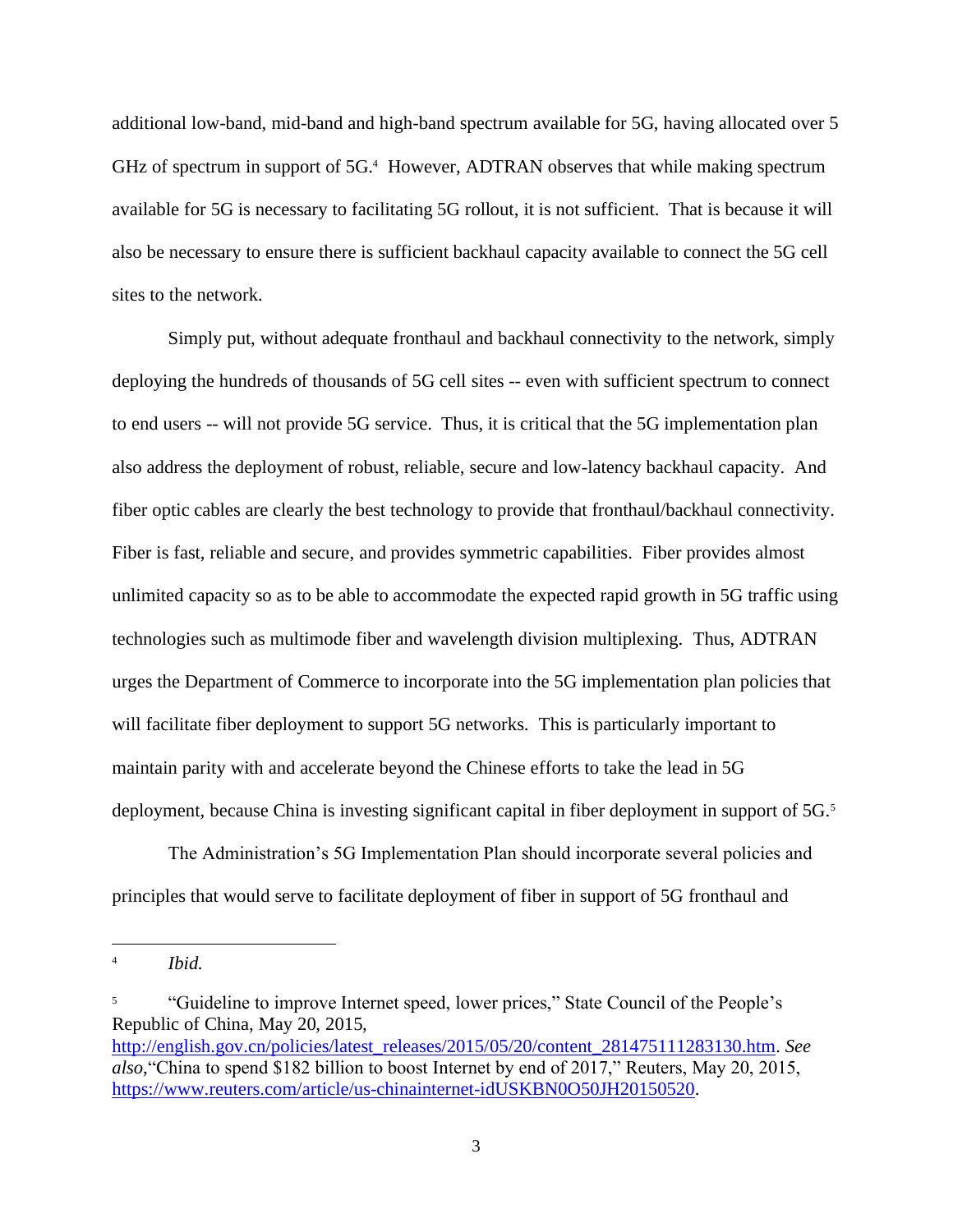backhaul. As an initial matter, the 5G Implementation Plan must acknowledge the important role that fiber connectivity will play in 5G deployment, and must also recognize the positive externalities of fiber deployment. A fiber network built to connect 5G base stations can also serve as a backbone to extend broadband service to businesses, residences and "anchor institutions" like schools or hospitals. Or conversely, a ubiquitous fiber network built to serve a community has the capacity readily and inexpensively to also connect to 5G cell sites and provide necessary fronthaul/backhaul service.<sup>6</sup>

Thus, the Administration should support various incentive and subsidy programs that will foster fiber deployment. As an example, the FCC's Rural Development Opportunity Fund ("RDOF") includes weighting and selection criteria that favors Gbit service.<sup>7</sup> In addition, the

"McElfresh said AT&T now has multiple fiber networks that serve and connect its wireless services, enterprise customers and residential broadband subscribers.

As we drive deeper fiber penetration in our wireless expansion and as we string out more C-RAN or small cells to densify our signal throughout our key markets, we passed a ton of small businesses," he said. "We passed a ton of houses. And what might have been thought about in the past as a consumer-based residential broadband offering and a business case and investment plan, now today is viewed as one integrated network.

One set of fiber strands that serve enterprise—dedicated and shared—residential shared, backhaul, front haul for our cellular network and even up to wholesale offerings. And it's with this integrated planning approach that we have put in place since last October that gives us a really good efficient spend on an ability to expand further our fiber footprint."

<sup>6</sup> The service providers certainly recognize these positive externalities. *See, e.g*., *Fierce Telecom*, "McElfresh: AT&T has a laser like focus on expanding fiber offerings," [https://www.fiercetelecom.com/telecom/mcelfresh-at-t-has-a-laser-like-focus-expanding-fiber](https://www.fiercetelecom.com/telecom/mcelfresh-at-t-has-a-laser-like-focus-expanding-fiber-offerings)[offerings,](https://www.fiercetelecom.com/telecom/mcelfresh-at-t-has-a-laser-like-focus-expanding-fiber-offerings) where the CEO of AT&T Communications observed:

<sup>7</sup> *Rural Digital Opportunity Fund*, 35 FCC Rcd 686 (February 7, 2020) at ¶ 20. In addition, there have been legislative proposals that would favor symmetrical gigabit services in the RDOF reverse auction, which would increase the broadband subsidies flowing to fiber under that program. *See,* The Rural Broadband Acceleration Act -- HR-7022, introduced by Majority Whip James Clyburn, D-S.C., and Rep. Fred Upton, R-Mich. Similar legislation is being considered by the Senate Commerce Committee.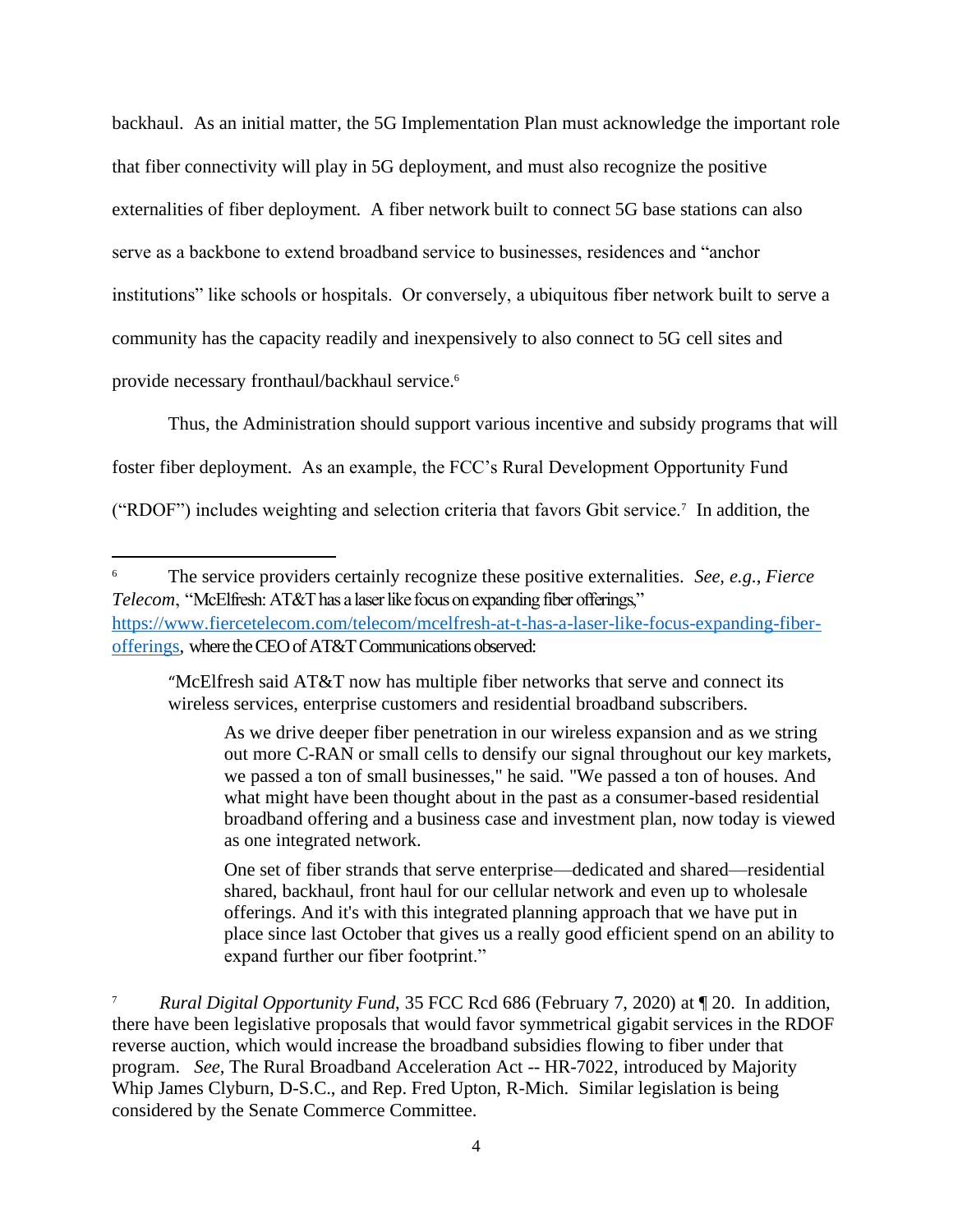Administration should support efforts to ensure that the various broadband subsidy programs take into account the positive externalities of fiber deployment when determining how to disburse the subsidies.

Factoring in the positive externalities requires more than just claiming to examine the subsidy programs holistically. $8$  By way of example, a truly holistic assessment means not only looking at the FCC's USF programs compared to one another,<sup>9</sup> but also taking into account how the programs work (or could work) together. Subsidizing fiber deployment to anchor institutions such as schools, libraries or hospitals can also make it more efficient to provide broadband services to nearby homes and businesses. Likewise, as discussed above, subsidizing fiber deployment to 5G cell sites produces similar efficiencies for deployment of broadband to residences and businesses. Such positive externalities need to be factored into the government program's determinations of how the subsidies are awarded.

[https://www.commerce.senate.gov/2020/6/wicker-requests-information-from-fcc-on](https://www.commerce.senate.gov/2020/6/wicker-requests-information-from-fcc-on-accelerating-rural-digital-opportunity-fund-phase-i-auction)[accelerating-rural-digital-opportunity-fund-phase-i-auction.](https://www.commerce.senate.gov/2020/6/wicker-requests-information-from-fcc-on-accelerating-rural-digital-opportunity-fund-phase-i-auction)

8 *E.g.,* in the FCC proceeding to consider a cap on the USF programs overall, not just on each program (the High Cost Fund, the Lifeline program, the Rural Healthcare Fund and the Schools and Libraries Fund), the Commission acknowledge the need to examine the USF programs holistically. *Universal Service Contribution Methodology*, 34 FCC Rcd 4143 (May 31, 2019)(hereafter cited as "*USF Cap NPRM*") at ¶ 1 ("While each of the constituent USF programs are capped or operating under a targeted budget, the Commission has not examined the programs holistically to determine the most efficient and responsible use of these federal funds."; *USF Cap NPRM* at ¶ 4 ("Although the Commission has taken steps over the last decade to set caps or funding targets for each of the four programs individually, for the first time we look at the Fund and its programs holistically.").

9 *Cf., USF Cap NPRM* at ¶ 22 ("Are there ways to compare effectiveness across the programs more holistically in order to measure program efficiency? How should we balance the benefits of the different programs with the costs of increased contributions by ratepayers?").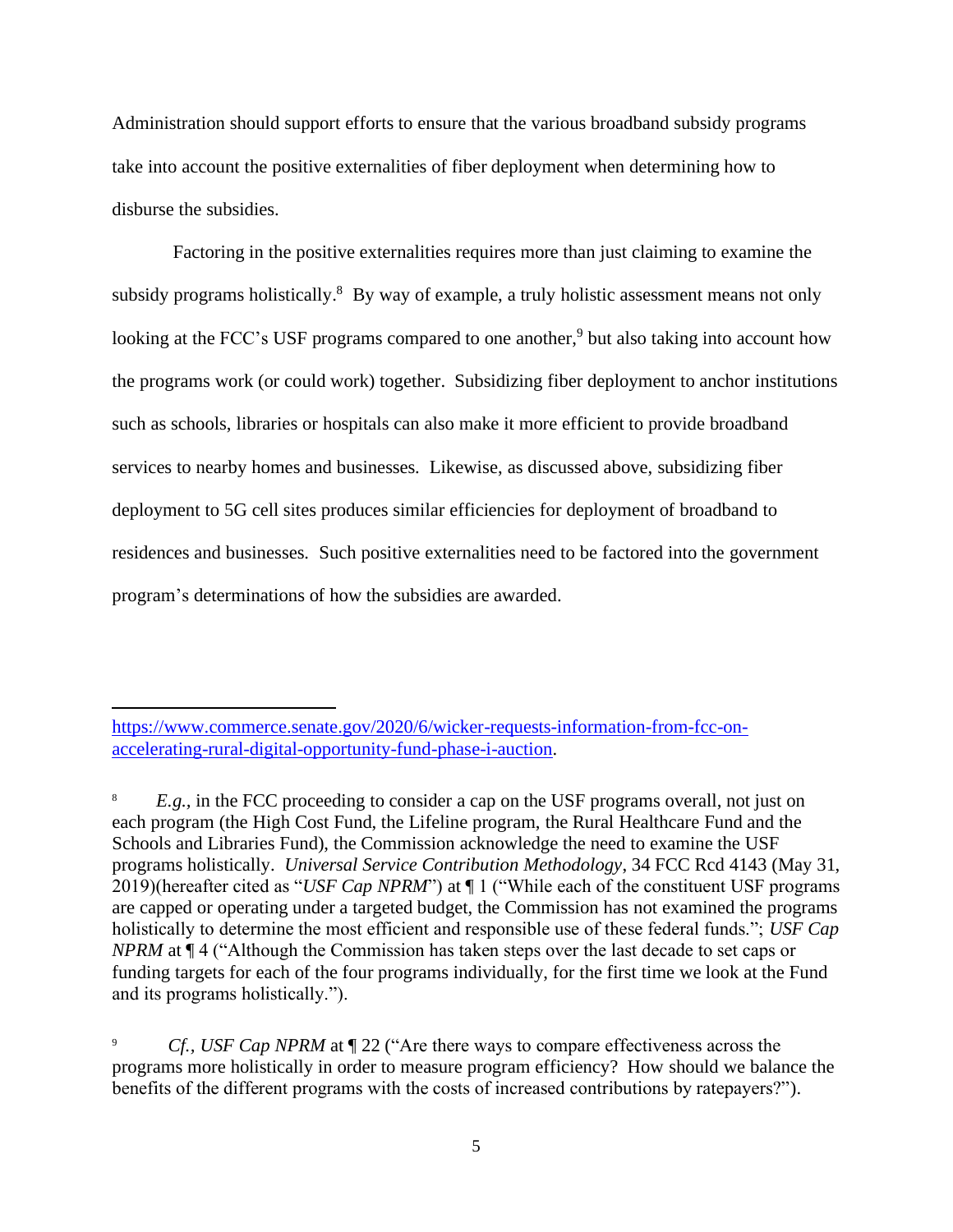The FCC does not do so presently. For example, in the CAF broadband subsidy auctions, the FCC awarded subsidies on the basis of a reverse auction that established the lowest subsidy level for the High Cost Fund to subsidize broadband service to homes and businesses. But it may be the case that a different set of technologies would most efficiently provide broadband service to a community if the subsidies serving anchor institutions under the Schools and Libraries and Rural Health Care programs were also taken into account, along with the High Cost Fund subsidies.<sup>10</sup>

Moreover, a holistic review of the FCC's subsidy programs should additionally take into account other government subsidy programs. Broadband subsidies are also being provided under programs under the authority of the Department of Agriculture, including the recently created ReConnect program. Health care costs, including for necessary broadband and remote healthcare services, are subsidized by various federal programs. And numerous states are subsidizing broadband deployment. A holistic assessment of the various subsidy programs should take into account all of the other programs, along with potential synergies and/or positive externalities, to ensure that the government programs maximize the benefits overall, including the ability to facilitate rapid, robust, ubiquitous and secure 5G deployment.

In addition to making the most efficient use of the subsidy programs to foster fiber deployment, ADTRAN also urges the Department of Commerce to incorporate into the 5G Implementation Plan the various efforts already underway to minimize bureaucratic red tape or regulatory disincentives for fiber deployment. This would include providing access to rights of

<sup>10</sup> By way of example, the winner of a reverse auction focusing solely on the High Cost Fund might be a satellite service provider, but it could actually be more efficient overall to provide broadband service to a community as a whole if the subsidized fiber-based service to hospitals, schools and libraries was also "extended" to other customers via wireless broadband.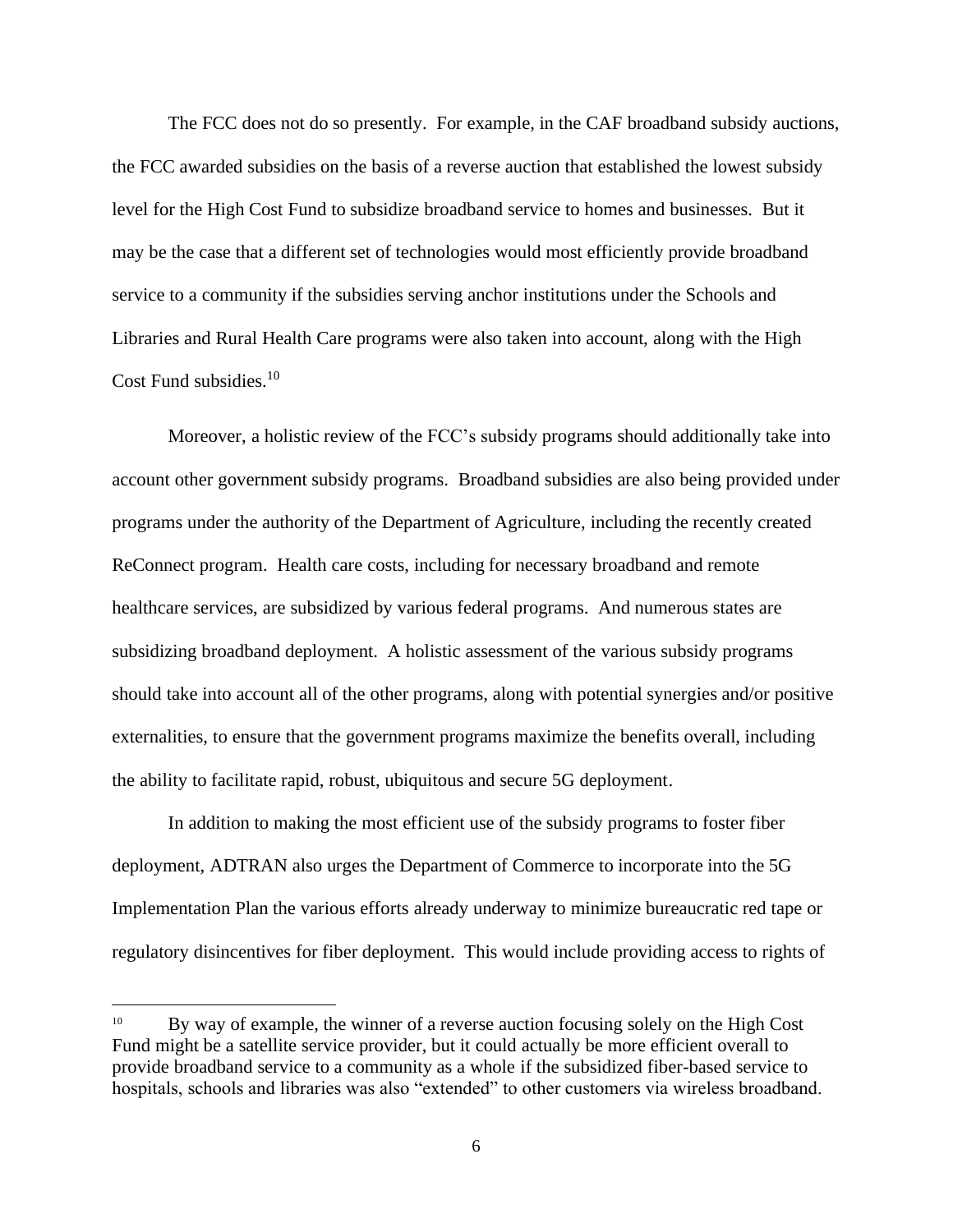way on federal property on an accelerated basis,<sup>11</sup> allowing service providers to retire old copper plant when fiber is deployed on a streamlined basis,<sup>12</sup> and encouraging state and local governments to facilitate "dig once" policies and new deployment technologies such as microtrenching. Taken together, these various actions will speed deployment of fiber optic networks, which in turn will help accelerate the deployment of 5G networks.

## **National Security and Economic Security**

Given the importance of 5G and the services it will enable, it is essential to National Security that the deployed 5G networks be secure and trustworthy. Critical and sensitive information will be traversing the 5G networks. Utilities, transportation networks, healthcare information and financial networks, among others, will depend on 5G networks. We must ensure that our adversaries cannot gain access to this treasure trove of sensitive information through backdoors implanted in our 5G networks, or in the 5G networks of our allies.

Implementation of 5G will also be critical to the U.S. economy in a wide variety of ways. 5G will enable the capacity, low-latency and speed necessary for a robust Internet of Things, which will support a wide variety of critical services, including smart cities, autonomous vehicles, telehealth and yet-to-be imagined offerings. In addition, the United States needs to be a leader in the development and deployment of 5G so that we have the ability to export our technology to the rest of the world. Moreover, a strong and healthy American economy is also important for maintaining National Security.

<sup>11</sup> [https://www.whitehouse.gov/presidential-actions/presidential-executive-order](https://www.whitehouse.gov/presidential-actions/presidential-executive-order-streamlining-expediting-requests-locate-broadband-facilities-rural-america/)[streamlining-expediting-requests-locate-broadband-facilities-rural-america/.](https://www.whitehouse.gov/presidential-actions/presidential-executive-order-streamlining-expediting-requests-locate-broadband-facilities-rural-america/)

<sup>12</sup> *Accelerating Wireline Broadband Deployment by Removing Barriers to Infrastructure Investment*, 32 FCC Rcd 11128 (November 29, 2017).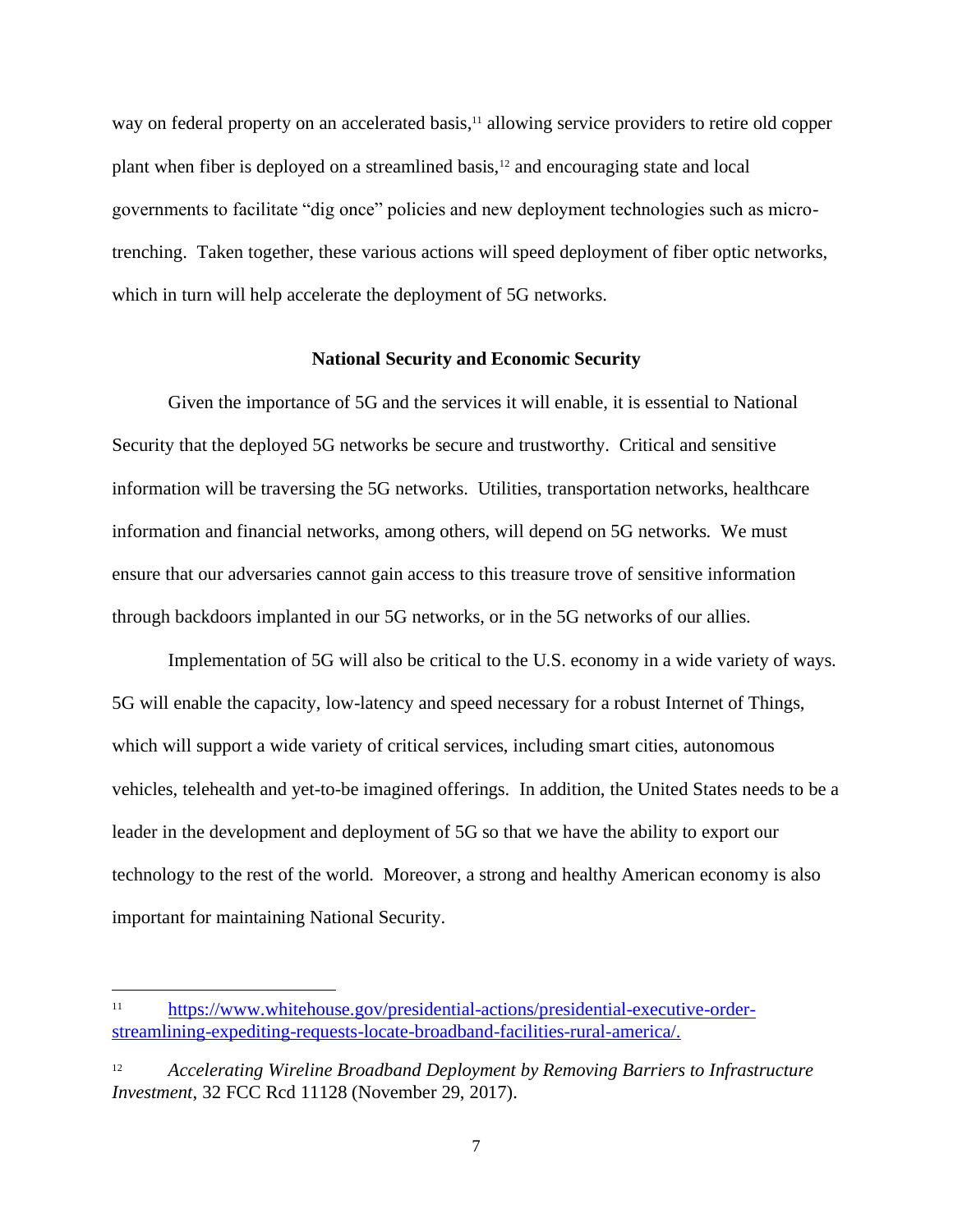While much of the work of developing 5G technologies and deploying 5G networks will fall upon American (and allies') companies, the federal government has important roles to play, as recognized by the *National Strategy.* Our foreign adversaries have adopted industrial policies that seek to allow them to take the lead in 5G manufacturing and deployment, and the United States cannot sit idly by and cede this critical technology without grave risks to our National Security and Economic Security. The Chinese government is planning on investing hundreds of billions of dollars in 5G subsidization.<sup>13</sup> And those subsidization efforts include subsidizing the construction of robust fiber optic networks, which provide essential backhaul, and thus are integral to 5G deployment.<sup>14</sup> Particularly in light of the multiple claims of Chinese-sponsored espionage and concerns of insecure Chinese telecommunications equipment,<sup>15</sup> the federal

15 *E.g*., Permanent Select Committee on Intelligence, U.S. House of Representatives, Investigative Report on the U.S. National Security Issues Posed by Chinese Telecommunications Companies Huawei and ZTE at iv (Oct. 8, 2012), [https://republicans](https://republicans-intelligence.house.gov/sites/intelligence.house.gov/files/documents/huaweizte%20investigative%20report%20(final).pdf)[intelligence.house.gov/sites/intelligence.house.gov/files/documents/huaweizte%20investigative](https://republicans-intelligence.house.gov/sites/intelligence.house.gov/files/documents/huaweizte%20investigative%20report%20(final).pdf) [%20report%20\(final\).pdf;](https://republicans-intelligence.house.gov/sites/intelligence.house.gov/files/documents/huaweizte%20investigative%20report%20(final).pdf) Mark L. Goldstein, Director, Physical Infrastructure Issues, U.S. Government Accountability Office, Telecommunications Networks: Addressing Potential Security Risks of Foreign-Manufactured Equipment at i, 5 (May 21, 2013), <https://www.gao.gov/assets/660/654763.pdf> (noting that "other countries – such as Australia, India, and the United Kingdom – are concerned about the emerging threats to their commercial communications networks posed by the global supply chain and have taken actions to improve their ability to address this security challenge"); Executive Order 13873, 84 Fed. Reg. 22689, Executive Order on Securing the Information and Communications technology and Services Supply Chain (May 15, 2019), [https://www.whitehouse.gov/presidential-actions/executiveorder](https://www.whitehouse.gov/presidential-actions/executiveorder-securing-information-communications-technology-services-supply-chain/)[securing-information-communications-technology-services-supply-chain/](https://www.whitehouse.gov/presidential-actions/executiveorder-securing-information-communications-technology-services-supply-chain/) (Executive Order 13873).

<sup>13</sup> Meng Jing, "China to push 5G commercialisation even as Huawei faces US-led resistance in West," *South China Morning Post*, March 25, 2019, [https://www.scmp.com/tech/big-tech/article/3003104/china-push-5gcommercialisation-even](https://www.scmp.com/tech/big-tech/article/3003104/china-push-5gcommercialisation-even-huawei-faces-us-led-resistance)[huawei-faces-us-led-resistance.](https://www.scmp.com/tech/big-tech/article/3003104/china-push-5gcommercialisation-even-huawei-faces-us-led-resistance)

<sup>14</sup> *E.g*., Guideline to improve Internet speed, lower prices," State Council of the People's Republic of China, May 20, 2015,

[http://english.gov.cn/policies/latest\\_releases/2015/05/20/content\\_281475111283130.htm.](http://english.gov.cn/policies/latest_releases/2015/05/20/content_281475111283130.htm) *See also*, "China to spend \$182 billion to boost Internet by end of 2017," Reuters, May 20, 2015, [https://www.reuters.com/article/us-chinainternet-idUSKBN0O50JH20150520.](https://www.reuters.com/article/us-chinainternet-idUSKBN0O50JH20150520)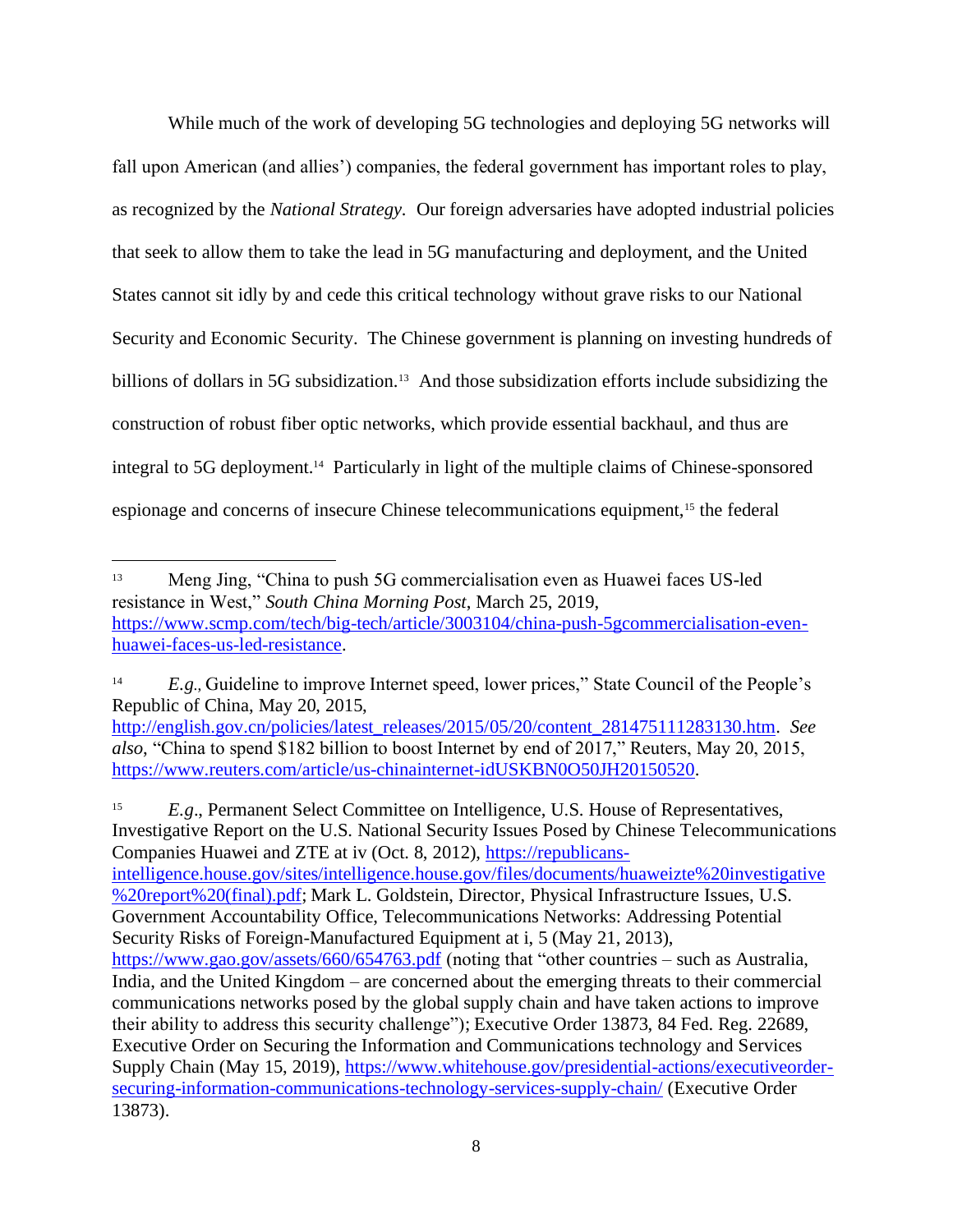government must ensure that attempts to create Chinese dominance of 5G does not become an avenue for even greater risks to our National Security and Economic Security.

The *5G Implementation Plan Notice* seeks comment on the factors the government should consider in developing core security principles for 5G deployment, and on the factors the government should consider in evaluating potential security gaps. As an initial matter, ADTRAN believes that there should be harmonious treatment of these national security issues across the federal government, as well as in undertakings to partner with the private sector in ensuring that 5G networks in the United States will be secure. There are efforts underway to coordinate the Executive agencies' 5G national security activities under the auspices of the Department of Commerce.<sup>16</sup> The Federal Communications Commission is separately addressing the exclusion of equipment that presents national security risks from the Universal Service Fund subsidy program.<sup>17</sup> In addition, the federal government is working with the private sector to address ICT supply chain security, which would include 5G. The Department of Homeland

<sup>16</sup> The President's executive order issued in May 2019 addressed 5G communications equipment, and tasked the Department of Commerce with implementing those policies. *Securing the Information and Communications Technology and Services Supply Chain*, Executive Order 13873, 84 Fed. Reg. 22,689, (May 15, 2019), [https://www.whitehouse.gov/presidential](https://www.whitehouse.gov/presidential-actions/executiveorder-securing-information-communications-technology-services-supply-chain/)[actions/executiveorder-securing-information-communications-technology-services-supply](https://www.whitehouse.gov/presidential-actions/executiveorder-securing-information-communications-technology-services-supply-chain/)[chain/.](https://www.whitehouse.gov/presidential-actions/executiveorder-securing-information-communications-technology-services-supply-chain/)

<sup>17</sup> *Protecting Against National Security Threats to the Communications Supply Chain Through FCC Programs*, 34 FCC Rcd 11423 (November 26, 2019); *Public Safety and Homeland Security Bureau Announces Comment Date on the Initial Designation of Huawei Technologies Company as a Covered Company in the National Security Supply Chain Proceeding*, 35 FCC Rcd 196 (January 3, 2020); *Public Safety and Homeland Security Bureau Announces Comment Date on the Initial Designation of ZTE Corporation as a Covered Company in the National Security Supply Chain Proceeding*, 35 FCC Rcd 292 (January 3, 2020). ADTRAN observes that there are also communications subsidy programs at the Department of Agriculture which also could have supply chain security aspects. [https://www.usda.gov/reconnect.](https://www.usda.gov/reconnect)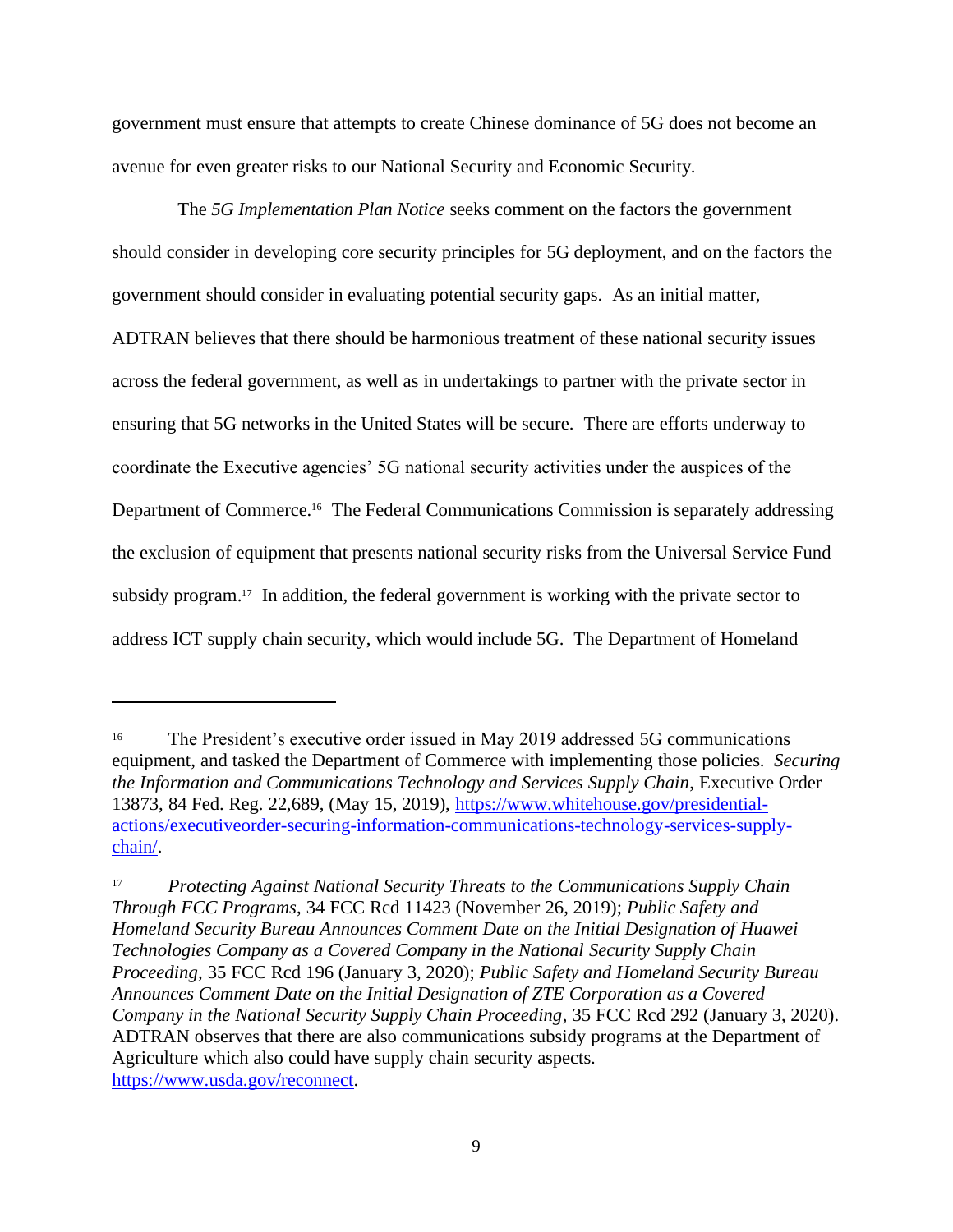Security's ICT Supply Chain Risk Management (SCRM) Task Force is a public-private supply chain risk management partnership that is tasked with the critical mission of identifying and developing consensus strategies that enhance ICT Supply Chain security. The ICT SCRM Task Force's participants include 20 federal partners as well as 40 of the largest companies in the Information Technology and Communications sectors.<sup>18</sup>

ADTRAN believes that all of these various programs need to be coordinated and harmonized so as to maximize effectiveness and minimize confusion. Manufacturers and service providers should not have to navigate a maze of inconsistent federal requirements when addressing supply chain security issues. ADTRAN understands that the Administration, working through the Department of Commerce, can coordinate the supply chain issues throughout the Executive agencies, but that it cannot compel Independent agencies, such as the Federal Communications Commission, to follow its lead.<sup>19</sup> Nevertheless, through communication and exhortation, the Department of Commerce can make a compelling case to the FCC as to why it should adopt harmonious National Security policies.

And in crafting the National Security/Supply Chain Security policies, ADTRAN urges the Department of Commerce to utilize a risk-based approach. Thus, for example, when determining whether telecommunications equipment should be banned from 5G networks (or replaced if already deployed), the agency should consider whether the equipment can modify

<sup>18</sup> *See, generally*, [https://www.cisa.gov/information-and-communications-technology-ict](https://www.cisa.gov/information-and-communications-technology-ict-supply-chain-risk-management-scrm-task-force)[supply-chain-risk-management-scrm-task-force.](https://www.cisa.gov/information-and-communications-technology-ict-supply-chain-risk-management-scrm-task-force)

<sup>&</sup>lt;sup>19</sup> *See, e.g.,* the NTIA Petition for Reconsideration of the Ligado decision, [https://ecfsapi.fcc.gov/file/105221130705320/NTIA%20Petition%20for%20Reconsideration%20](https://ecfsapi.fcc.gov/file/105221130705320/NTIA%20Petition%20for%20Reconsideration%20in%20Ligado%20Proceedings.pdf) [in%20Ligado%20Proceedings.pdf.](https://ecfsapi.fcc.gov/file/105221130705320/NTIA%20Petition%20for%20Reconsideration%20in%20Ligado%20Proceedings.pdf)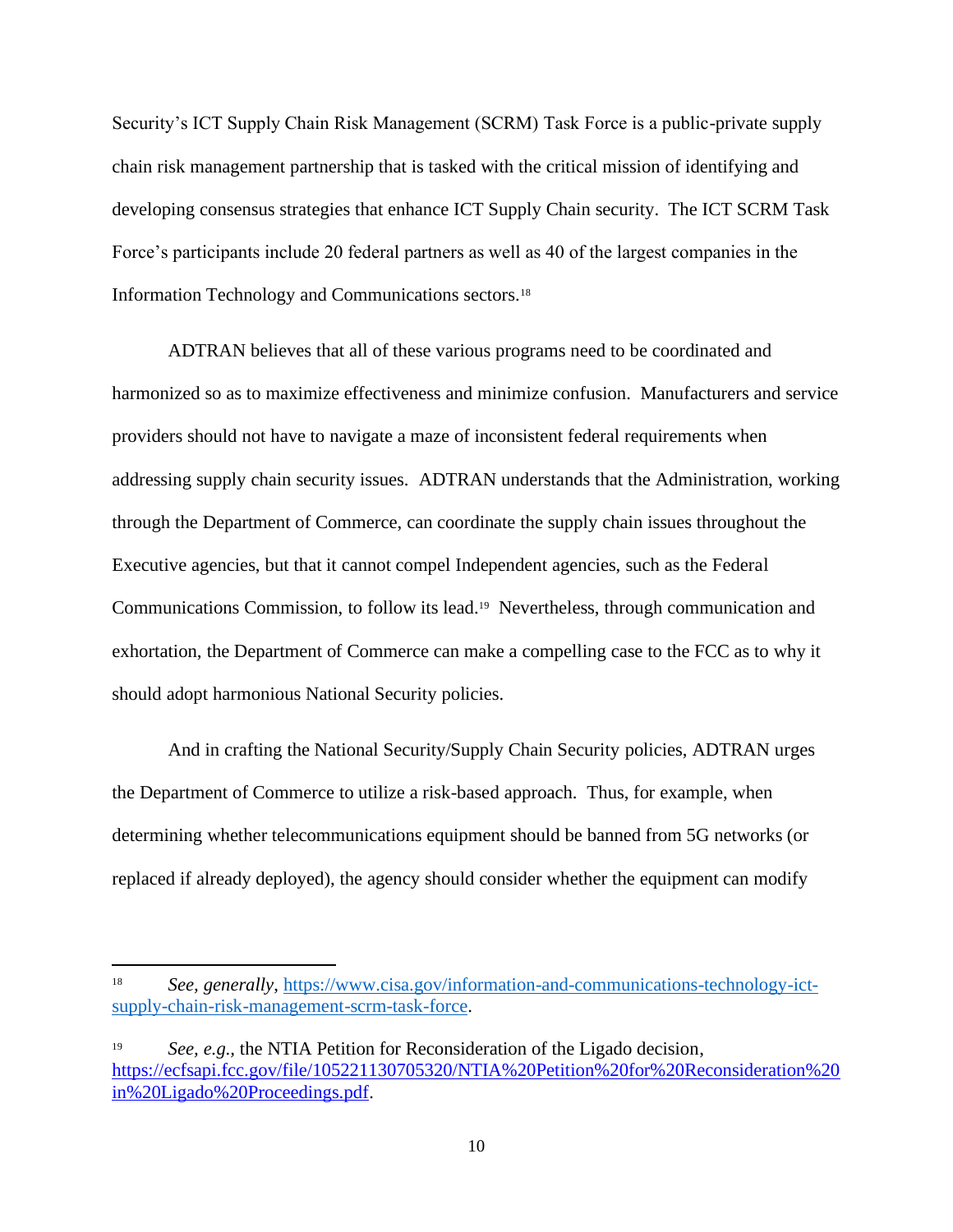digital data, not just the country of origin and the manufacturer. This is the approach Congress took in Section 889 of the Fiscal Year 2019 National Defense Authorization Act, which prohibits federal government procurement of "any equipment, system, or service that uses covered telecommunications equipment or services as a substantial or essential component of any system, or as critical technology as part of any system," but exempts from that ban equipment "that cannot route or redirect user data traffic or permit visibility into any user data or packets that such equipment transmits or otherwise handles."<sup>20</sup> Under such a framework, supply chain decisions regarding foreign suppliers of particular concern would follow risk-based approaches that might prohibit specific suppliers based on evidence of wrongdoing, but would still rely on standards, best practices, and other procedures to shape supply chain risk management overall. Service providers or equipment manufacturers would be able to make supply-chain security decisions based on information shared between the private sector and the federal government.

A necessary corollary to excluding suspect foreign manufacturers from tainting supply chain security for 5G is ensuring that there is a robust and reliable stable of American manufacturers. The *5G Implementation Plan Notice* raises the question of "How should the U.S. Government best promote 5G vendor diversity and foster market competition?"<sup>21</sup> ADTRAN believes there are several steps the Administration can take itself, or encourage independent agencies and Congress to adopt. As an initial matter, ADTRAN suggests that government funding of telecommunications equipment, through direct purchases or grant/subsidy programs, utilize "Buy American" provisions that maximize American-manufactured equipment. In

<sup>20</sup> Pub. L. No. 115-232, 132 Stat. 1636, 1917 (2018).

<sup>21</sup> *5G Implementation Plan Notice,* 85 Fed Reg 32017.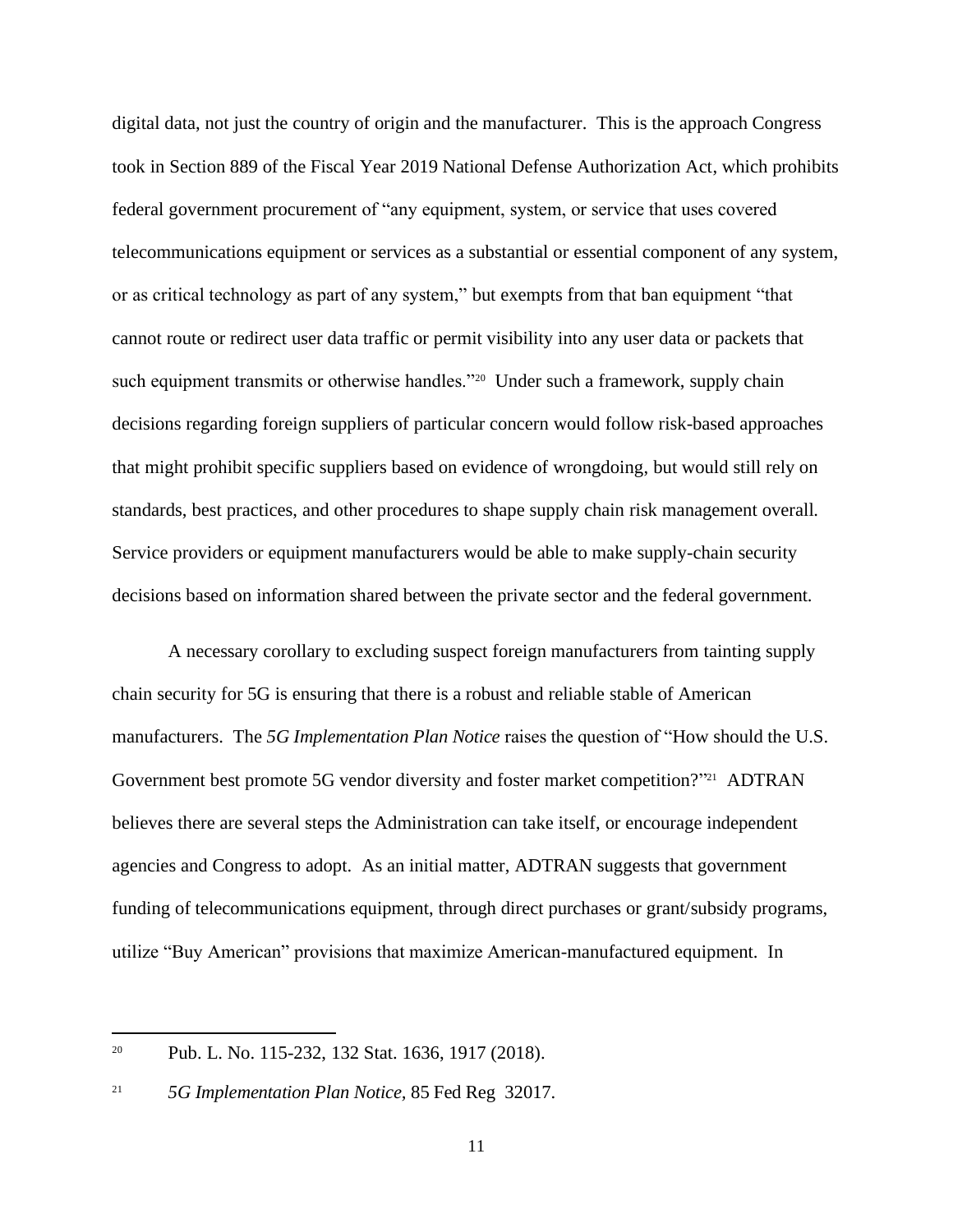addition, those "Buy American" provisions should be consistent across agencies, so that manufacturers do not have to deal with a crazy quilt of varying "Buy American" regulations. Moreover, the "Buy American" regulations should recognize that modern-day supply chain logistics dictate that an American telecommunications equipment manufacturer may acquire some components from manufacturers in other countries, but so long as the majority of the value of the product is developed and manufactured in this country (including R&D, software and firmware), then such products should be uniformly considered as manufactured here.<sup>22</sup>

In addition, the government can help ensure a healthy domestic manufacturing base by removing unnecessary roadblocks that currently hinder American manufacturers' efforts to compete more effectively with foreign manufacturers in international markets. ADTRAN appreciates the need for export controls to ensure that sensitive technology does not get into the wrong hands. But, ADTRAN urges the Administration to minimize the delays and paperwork created by the export control regulations.

ADTRAN also believes that in order for American manufacturers to compete on a level playing field in markets outside the United States, the federal government must ensure that robust export loan programs must be available to American companies. And those export loan programs need to be without bureaucratic delays and unnecessary paperwork. According to reports, the Chinese government has made available over \$25 billion in export loan programs for Huawei alone, along with other tax incentive programs that have supported its global

<sup>22</sup> *E.g*., *U.S. Government Procurement; Country of Origin; Ethernet Switches, Routers and Network Cards; Substantial Transformation*, 84 Fed Reg 1775 (February 5, 2019), available at [https://www.federalregister.gov/documents/2019/02/05/2019-01115/notice-of-issuance-of-final](https://www.federalregister.gov/documents/2019/02/05/2019-01115/notice-of-issuance-of-final-determination-concerning-certain-ethernet-switches-routers-and-network)[determination-concerning-certain-ethernet-switches-routers-and-network.](https://www.federalregister.gov/documents/2019/02/05/2019-01115/notice-of-issuance-of-final-determination-concerning-certain-ethernet-switches-routers-and-network)